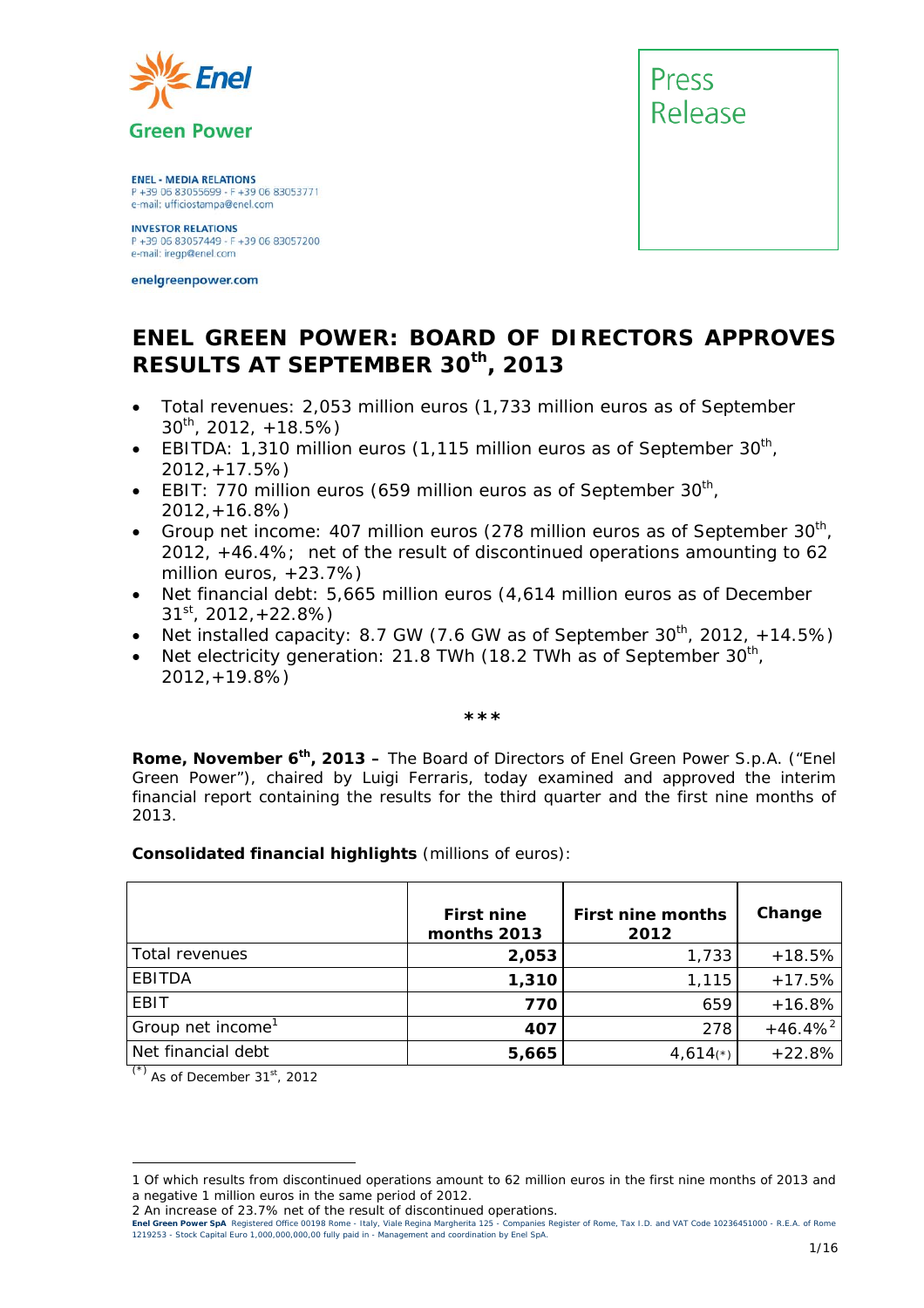



#### **Consolidated operational highlights**

|                                  | <b>First nine</b><br>months 2013 | <b>First nine months</b><br>2012 | Change    |
|----------------------------------|----------------------------------|----------------------------------|-----------|
| Net installed capacity (GW)      | 8.7                              | 7.6                              | $+14.5\%$ |
| Net electricity generation (TWh) | 21.8                             | 18.2                             | $+19.8\%$ |

Francesco Starace, Chief Executive Officer and General Manager of Enel Green Power, stated: "*We are extremely pleased with the results posted by Enel Green Power in the first nine months of 2013. Such results, which are all growing, confirm the validity of our strategy, always striving for excellence in the operation of our power plants and for diversification of our geographical and technological development. This was also underscored by our recent, important achievement in South Africa, which now fully becomes one of the new countries envisaged in our business plan*".

#### \*\*\*

The balance-sheet figures as of September 30<sup>th</sup>, 2013, do not include the value of Enel.si, for which control was divested with effect from July  $1<sup>st</sup>$ , 2013. The performance figures reported (with the exception of Group net income) do not reflect – for either the first nine months of 2013 or the first nine months of 2012 – the results achieved by that company (discontinued operations) or the gain from the sale of its related equity stake in 2013.

In addition, unless otherwise specified, the balance-sheet figures as of September 30<sup>th</sup>, 2013 do not include the value of the asset and liabilities held for sale in respect of the Canadian investees of Enel Green Power North America and the value of the interests in a number of Spanish associated companies, which in view of the status of negotiations for their sale to third parties qualify for application of IFRS 5.

Net financial debt as of September 30<sup>th</sup>, 2013, does not include the debt of "assets held for sale" in respect of the aforementioned Canadian companies of Enel Green Power North America in the total amount of 14 million euros.

Following the application, as from January  $1<sup>st</sup>$ , 2013 with retrospective effect, of the new version of accounting principle "IAS 19 – Employee Benefits", it became necessary, as provided for in the applicable accounting standards, to adjust the balances of a number of balance-sheet accounts compared with the amounts reported in the consolidated financial statements as of December  $31<sup>st</sup>$ , 2012. More specifically, following the amendments of the accounting standard the "corridor approach" may no longer be used, requiring all actuarial gains and losses to be recognized directly in equity. Accordingly, the actuarial gains and losses not recognised in application of the previous method were recognised in Group equity, with the consequent adjustment of the associated obligation for employee benefits in the balance sheet, net of theoretical tax effects. Finally, as the recognition of past service cost in the income statement may no longer be deferred, the unrecognised portion in the periods under review was recognised as an increase in the employee benefit obligation. Once again, the theoretical tax effect was also calculated.

With regard to the Group's acquisitions in 2012 of 50% of the Kafireas project in Greece and 100% of Stipa Naya in Mexico, the completion of the purchase price allocation process in accordance with the provisions of IFRS 3R, led to a number of changes in the amounts recognised on a provisional basis in the consolidated financial statements as of December  $31<sup>st</sup>$ , 2012 as a result of the final determination of the fair values of the assets acquired and liabilities assumed. Consequently, the balances of a number of balance-sheet accounts as of December 31<sup>st</sup>, 2012, have been duly amended and restated for comparative purposes only. In addition, the impact of the above changes on the consolidated income statement for the first nine months of 2012 is negligible.

This press release uses a number of "alternative performance indicators" not envisaged in the IFRS-EU accounting standards (total revenues, EBITDA, net financial debt, net capital employed, net assets held for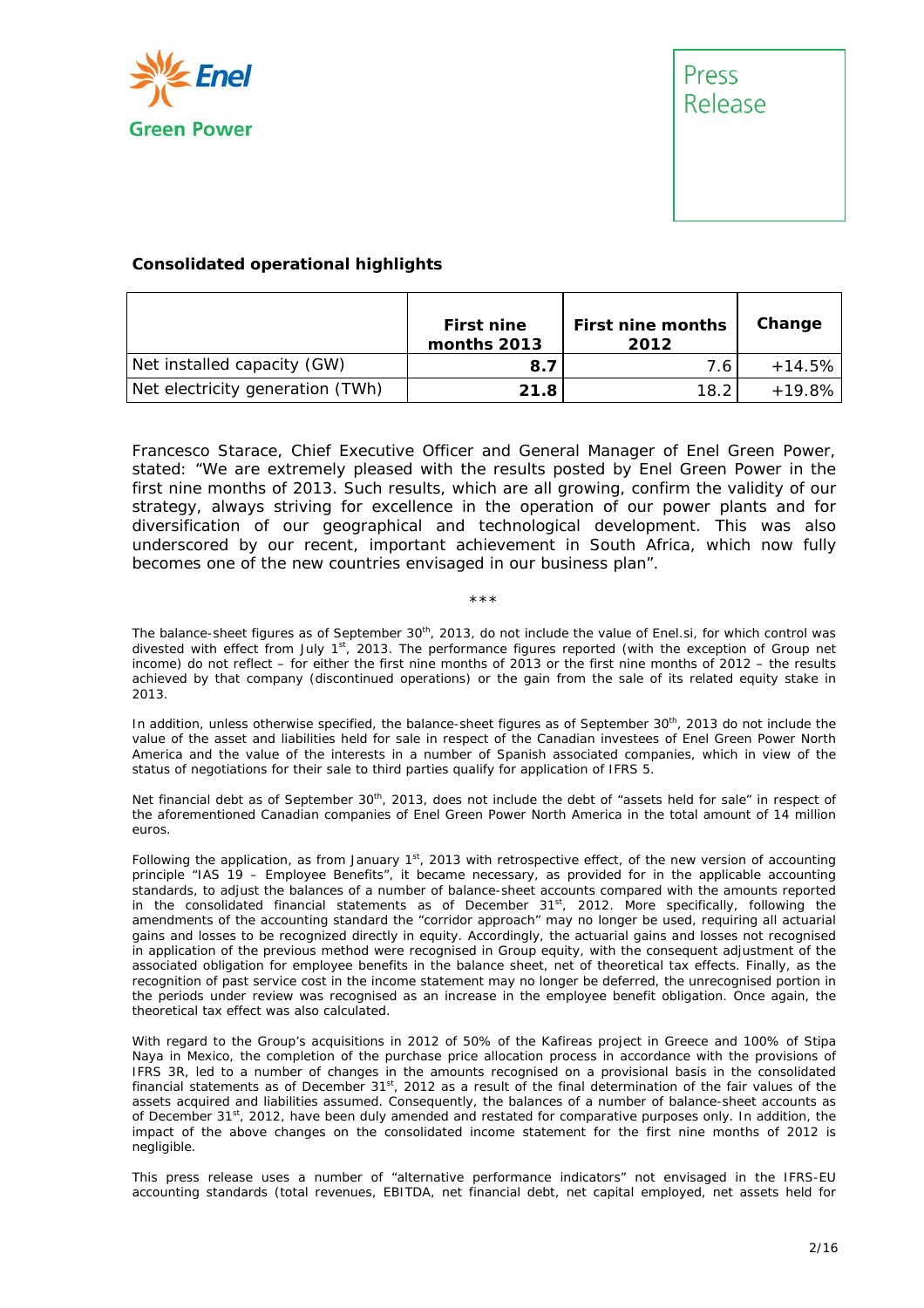



sale). In accordance with recommendation CESR/05-178b published on November  $3<sup>rd</sup>$ , 2005, the criteria used to calculate these indicators are described at the end of the release.

\*\*\*

#### **OPERATIONAL HIGHLIGHTS**

#### **Net installed capacity**

|                | Net installed capacity (MW) |                               |        |                              |       |  |
|----------------|-----------------------------|-------------------------------|--------|------------------------------|-------|--|
|                |                             | At September 30 <sup>th</sup> |        | At December 31 <sup>st</sup> |       |  |
|                | 2013                        | 2012                          | Change | 2012                         | 2011  |  |
| Hydroelectric  | 2,625                       | 2,635                         | (10)   | 2,635                        | 2,540 |  |
| Geothermal     | 770                         | 769                           | 1      | 769                          | 769   |  |
| Wind           | 4,948                       | 3,924                         | 1,024  | 4,315                        | 3,541 |  |
| Solar          | 251                         | 153                           | 98     | 161                          | 101   |  |
| Cogeneration   | 51                          | 84                            | (33)   | 77                           | 84    |  |
| <b>Biomass</b> | 44                          | 44                            | Ω      | 44                           | 44    |  |
| Total          | 8,689                       | 7.609                         | 1,080  | 8,001                        | 7.079 |  |

The net installed capacity of the Enel Green Power Group (hereinafter "the Group") as of September  $30<sup>th</sup>$ , 2013, amounted to 8.7 GW, an increase of 1.1 GW (+14.2%), mainly in the wind segment, compared with the same period of 2012.

At the same date, net installed capacity amounted to 4.1 GW in the Italy and Europe area  $(+11.4\%$  compared with September  $30<sup>th</sup>$ , 2012), 2.9 GW in the Iberia and Latin America area (+8.1% compared with September 30<sup>th</sup>, 2012) and 1.7 GW in the North America area  $(+35.7\%$  compared with September  $30^{th}$ , 2012).

The overall growth posted in the Italy and Europe area, equal to 0.4 GW, was mainly driven by the entry into service of wind capacity in Romania (0.2 GW) and Italy (0.1 GW), as well as photovoltaic plants in Greece (0.1 GW).

The growth posted in the Iberia and Latin America area, equal to 0.2 GW, is largely attributable to the entry into service of wind farms in Latin America (0.2 GW) and in the Iberian peninsula (0.1 GW).

The increase posted in the North America area (0.4 GW) is essentially attributable to the Chisholm View and Prairie Rose wind farms, whose control was acquired by the Group during the second quarter of 2013.

Compared with December  $31<sup>st</sup>$ , 2012, the Group's net installed capacity grew by 0.7 GW (+8.6%), of which 0.6 GW (+14.7%) of wind capacity and 0.1 GW (+55.9%) of solar capacity.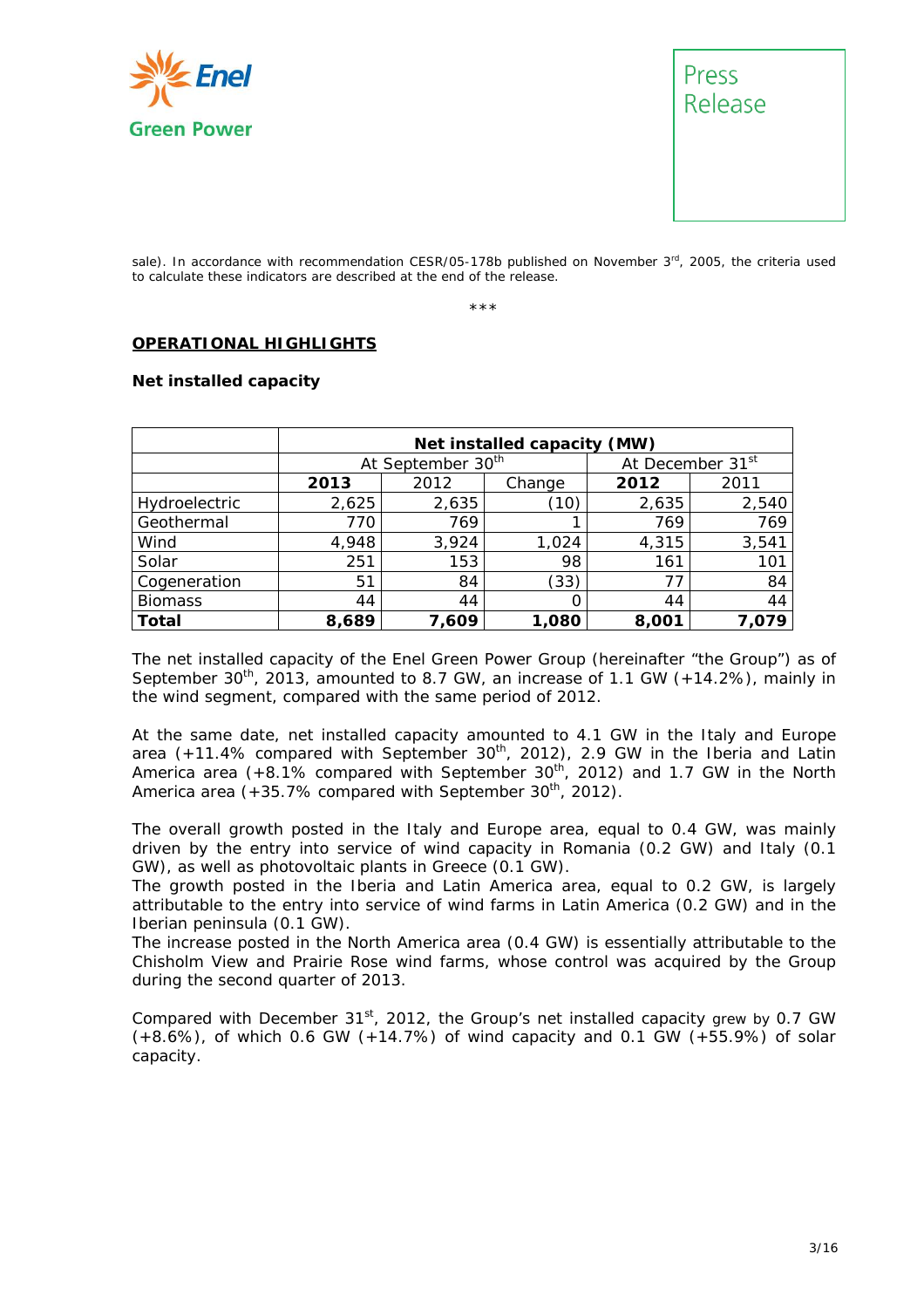

# Press Release

#### **Electricity generation**

|                | Electricity generation (TWh) |      |        |  |  |
|----------------|------------------------------|------|--------|--|--|
|                | First nine months            |      |        |  |  |
|                | 2013                         | 2012 | Change |  |  |
| Hydroelectric  | 8.5                          | 7.2  | 1.3    |  |  |
| Geothermal     | 4.2                          | 4.1  | 0.1    |  |  |
| Wind           | 8.5                          | 6.3  | 2.2    |  |  |
| Solar          | 0.2                          | 0.1  | 0.1    |  |  |
| Cogeneration   | 0.2                          | 0.3  | 0.1    |  |  |
| <b>Biomass</b> | 0.2                          | 0.2  | 0.0    |  |  |
| <b>Total</b>   | 21.8                         | 18.2 | 3.6    |  |  |

Power generation increased compared with the first nine months of 2012 mainly as a result of growing wind generation  $(+2.2 \text{ TWh})$ , primarily reflecting greater installed capacity, and the increase in hydro generation (+1.3 TWh), thanks to more favourable water conditions reported in Italy compared with the historical average.

The average load factor (i.e. the ratio of actual generation to theoretical output) in the first nine months of 2013 was 39.5% (37.8% in same period of 2012). The improvement is mainly attributable to the greater availability of water and wind resources in the period, also taking into account the less favourable water conditions registered in Italy in 2012, which by contrast in 2013 have been above their historical average for the country.

Electricity output amounted to 11.6 TWh in the Italy and Europe area (+22.2% compared with the first nine months of 2012), 6.4 TWh in the Iberia and Latin America area (+6.7% compared with the first nine months of 2012) and 3.8 TWh in the North America area (+37.3% compared with the first nine months of 2012).

#### \*\*\*

#### **CONSOLIDATED FINANCIAL HIGHLIGHTS**

#### **Consolidated results for the first nine months of 2013**

**Group total revenues** amounted to 2,053 million euros, an increase of 320 million euros compared with the first nine months of 2012 (+18.5%), the result of an increase of 268 million euros in revenues from the sale of electricity (equal to 1,941 million euros in the first nine months of 2013) and 52 million euros in other revenues (equal to 112 million euros in the first nine months of 2013).

The increase in revenues from the sale of electricity, including incentives (equal to 634 million euros), primarily reflects higher production in Italy and Europe (135 million euros), Iberia and Latin America (68 million euros) and North America (65 million euros).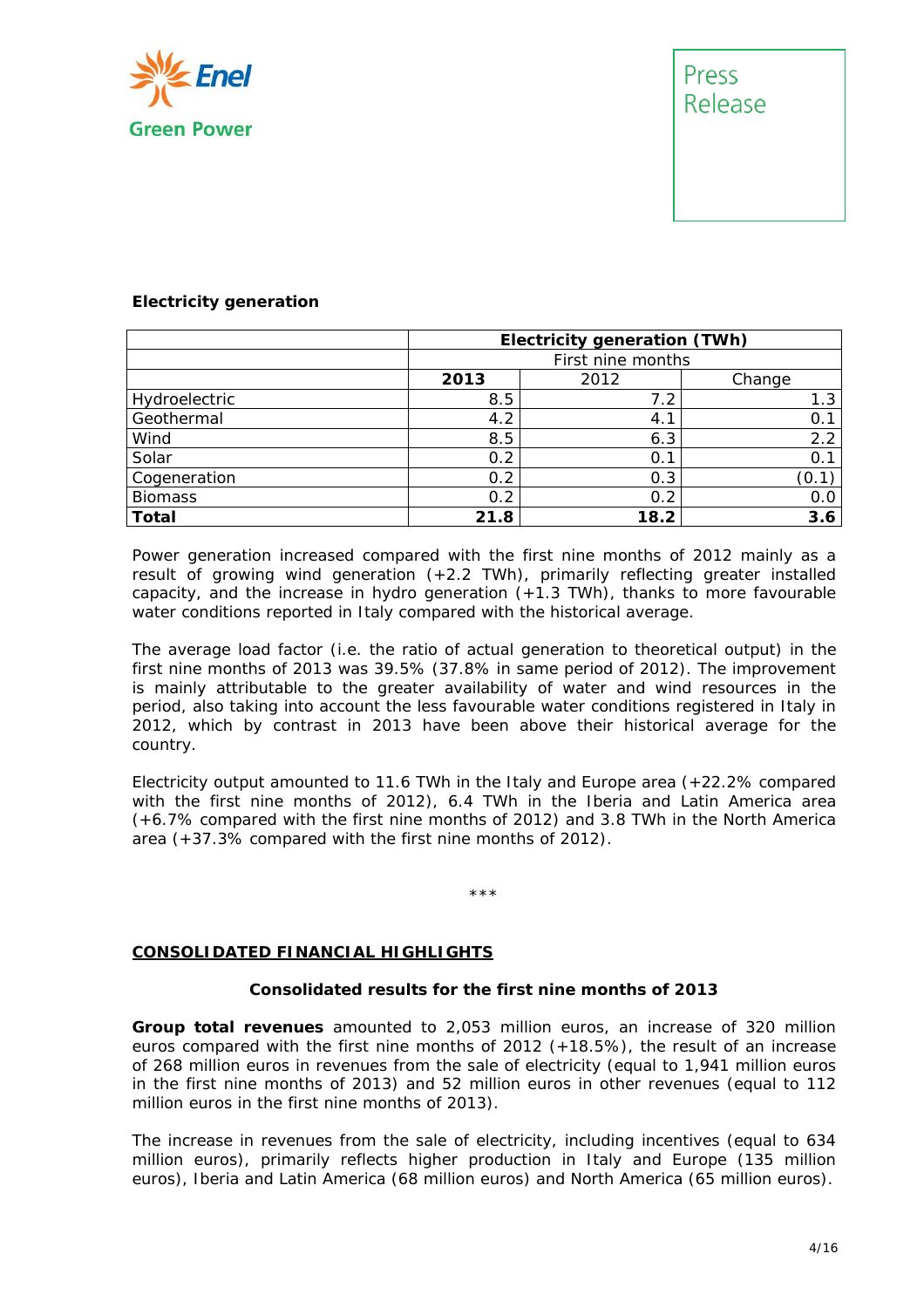



The increase in other revenues is mainly attributable to the effects of the disposal of a controlling interest (51%) in the Buffalo Dunes wind farm at a price of 67 million euros, comprising a development fee of 35 million euros and reimbursement of preliminary investments made during the negotiations in the amount of 32 million euros. Overall, the transaction involved the recognition of 40 million euros in other revenues, of which 20 million euros in respect of the gain on the interest sold and 20 million euros from the consequent remeasurement at fair value of the 49% still held by the Group.

**EBITDA** amounted to 1,310 million euros, an increase of 195 million euros (+17.5%) compared with the same period of 2012.

The Italy and Europe area posted an EBITDA of 765 million euros, up 96 million euros compared with the corresponding period of the previous year (equal to 669 million euros) as a result of the aforementioned increase in revenues, partially offset by growing costs, mainly relating to the introduction of a tax on renewables generation in Greece and to greater installed capacity.

The Iberia and Latin America area posted an EBITDA of 361 million euros, up 5 million euros compared with the same period of the previous year (equal to 356 million euros). The aforementioned increase in revenues was almost entirely offset by the growth in operating costs relating to the purchase of energy in Latin America and to the introduction of a tax on renewables generation in Spain.

The North America area posted an EBITDA of 184 million euros, up 94 million euros compared with the same period of the previous year (equal to 90 million euros), mainly attributable to the increase in revenues and the growth in operating costs driven by the expansion of installed capacity.

**EBIT** amounted to 770 million euros, up 111 million euros (+16.8%) compared with 659 million euros in the corresponding period of the previous year.

Such a growth reflects the aforementioned increase in EBITDA, partly offset by the increase in depreciation, amortization and impairment losses (equal to 84 million euros), which includes the impairments mainly attributable to the photovoltaic panel manufacturing facilities of 3Sun and a number of specific projects in Iberia and Latin America as well as in North America.

**Group net income**, including the net result of discontinued operations (62 million euros), amounted to 407 million euros, an increase of 129 million euros (+46.4%) compared with 278 million euros posted in the same period of 2012. The increase in EBIT as well as in income from equity investments accounted for using the equity method (equal to 22 million euros) was indeed partially offset by the increase in net financial expense (equal to 23 million euros) and taxes for the period (equal to 47 million euros). The net result of discontinued operations includes the provisional gain on the sale of Enel.si, which takes into account the purchase price adjustment estimated on the basis of the information available as of the date of this press release (69 million euros), and the loss of 7 million euros posted by that company up until the sale date. Net of the result of discontinued operations, Group net income increased by 66 million euros (+23.7%) compared with 279 million euros reported in the first nine months of 2012.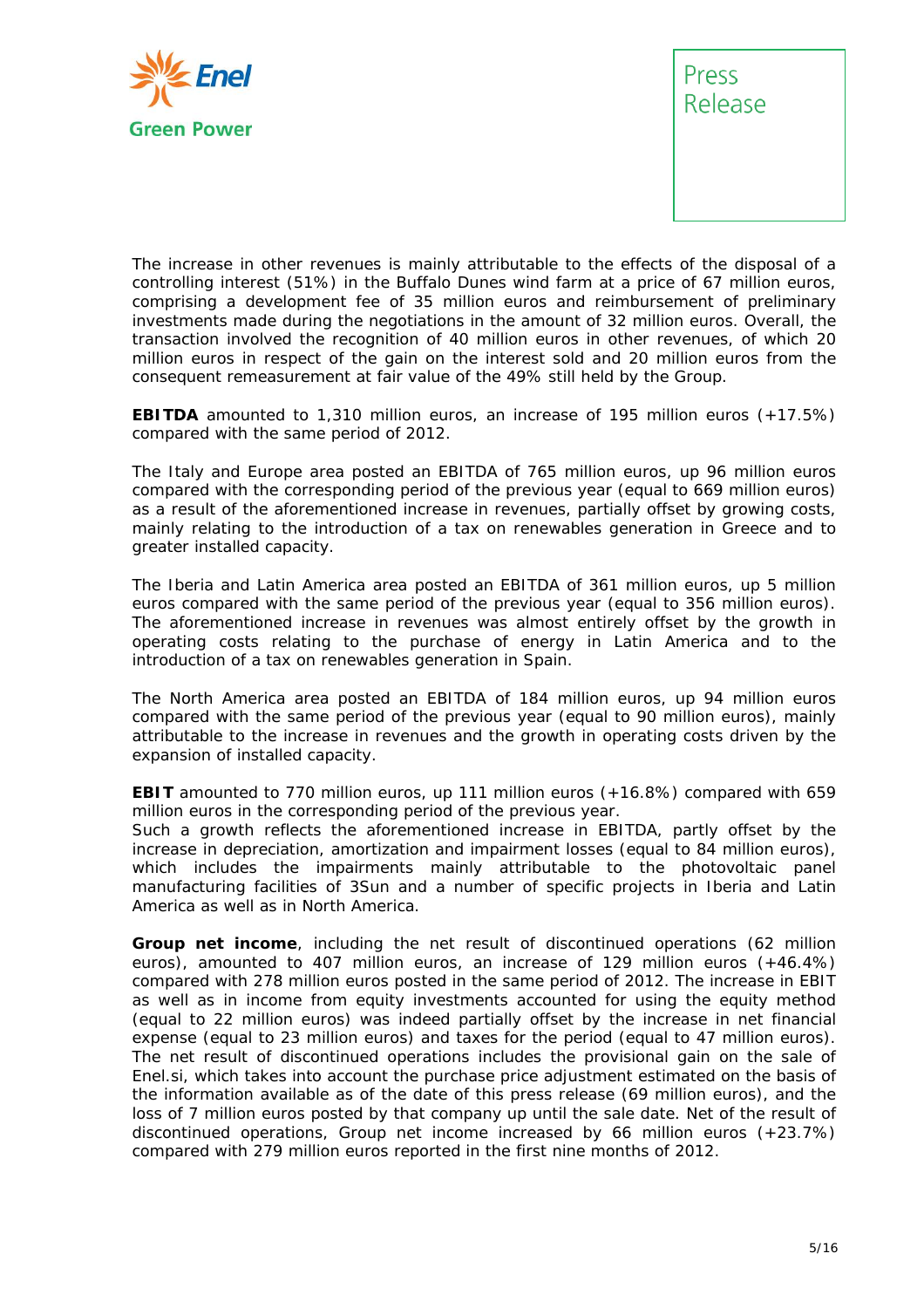

l



The **consolidated balance sheet** as of September 30<sup>th</sup>, 2013, shows net capital employed of 13,899 million euros (12,567 million euros as of December  $31<sup>st</sup>$ , 2012 restated<sup>3</sup>). It is funded by shareholders' equity attributable to shareholders of the Parent Company and non-controlling interests of 8,234 million euros (7,953 million euros as of December 31 $^{\rm st}$ , 2012 restated<sup>3</sup>) and net financial debt of 5,665 million euros (4,614 million euros as of December  $31<sup>st</sup>$ , 2012 restated<sup>3</sup>). As of September  $30<sup>th</sup>$ , 2013, the debt/equity ratio was 0.69 (0.58 as of December 31 $^{\rm st}$ , 2012 restated<sup>3</sup>).

Operating **capital expenditure** in the first nine months of 2013 totalled 831 million euros, up 117 million euros compared with the same period of 2012. In addition to operating investments, the Group made financial investments in the companies that hold the Talinay project in Chile (equal to 81 million euros), the Buffalo Dunes project (65 million euros) and the Chisholm View and Prairie Rose projects (62 million euros), whose control was acquired by the Group.

Group **employees** as of September 30<sup>th</sup>, 2013, numbered 3,558, up 46 compared with 3,512 at the end of 2012. This was achieved despite a reduction of 103 employees following the disposal of Enel.si.

#### \*\*\*

#### **Consolidated results for the third quarter of 2013**

**Consolidated financial highlights for the third quarter of 2013** (millions of euros)

|                       | 2013 | Third quarter   Third quarter<br>2012 | Change    |
|-----------------------|------|---------------------------------------|-----------|
| <b>Total revenues</b> | 592  | 538                                   | $+10.0\%$ |
| <b>EBITDA</b>         | 338  | 312                                   | $+8.3\%$  |
| <b>EBIT</b>           | 153  | 157                                   | $-2.5%$   |
| Group net income      | 138  | 57                                    | $+142.1%$ |

**Total revenues** in the third quarter of 2013 amounted to 592 million euros, up 54 million euros compared with the third quarter of 2012 (+10.0%), attributable to an increase of 39 million euros in revenues from the sale of electricity (equal to 570 million euros in the third quarter of 2013) and 15 million euros in other revenues (equal to 22 million euros in the third quarter of 2013).

 $3$  For additional information on the balance sheet as of December 31st, 2012 restated, please see note on page 2 of this press release.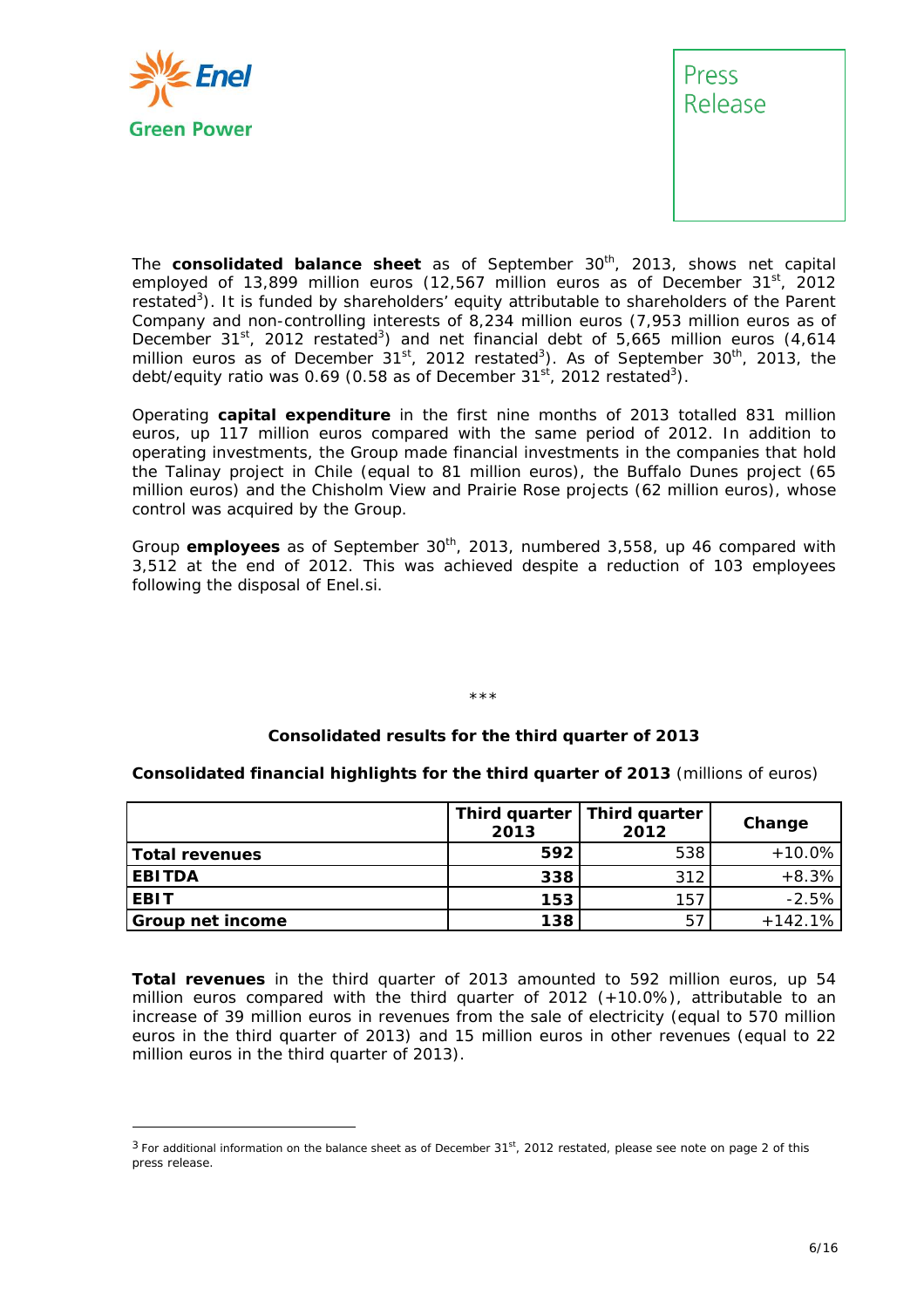



The increase in revenues from the sale of electricity, including incentives (equal to 173 million euros), is mainly attributable to higher production in North America (32 million euros) as well as in Italy and Europe (10 million euros), which more than offset the decline in average prices in Italy and in the Iberian peninsula, as well as a reduction in volumes in Latin America.

**EBITDA** amounted to 338 million euros, up 26 million euros or +8.3% compared with the third quarter of 2012. Such an increase was mainly achieved in North America (21 million euros) as well as in Italy and Europe (7 million euros). The performance reflects the aforementioned increase of 54 million euros in revenues and the rise of 28 million euros in operating expenses (equal to 254 million euros in the third quarter of 2013), mainly due to the introduction of taxes on renewables generation in Spain and Greece, to the increase in costs for the purchase of energy in Latin America as well as to greater installed capacity.

The Italy and Europe area posted an EBITDA of 208 million euros, up 7 million euros (+3.5%) compared with the corresponding period of the previous year (equal to 201 million euros) due to the aforementioned rise in revenues, which was only partially offset by the increase in costs mainly relating to the introduction of the tax on renewables generation in Greece as well as to greater installed capacity.

The Iberia and Latin America area posted an EBITDA of 90 million euros, down 2 million euros (-2.2%) compared with the corresponding period of the previous year (equal to 92 million euros). The limited increase in revenues (2 million euros) was indeed more than offset by growing costs for the purchase of energy in Latin America and by the introduction in Spain of a tax on renewables generation, taking due account of a limited decline of fuel purchase costs in Iberia.

The North America area registered an EBITDA of 40 million euros, up 21 million euros (+110.5%) compared with the same period of the previous year (equal to 19 million euros), due to the aforementioned increase in revenues as well as to growing operating costs related to greater installed capacity.

**EBIT** amounted to 153 million euros, down 4 million euros or -2.5% compared with 157 million euros in the corresponding period of the previous year. The increase in EBITDA was indeed more than offset by the increase in depreciation, amortization and impairment losses (equal to 30 million euros), which include impairments mainly attributable to a number of specific projects in North America and Iberia.

**Group net income**, including the net result of discontinued operations (62 million euros) amounted to 138 million euros, an increase of 81 million euros (+142.1%) compared with 57 million euros in the third quarter of 2012. This increase reflects the impact of the gain on the sale of Enel.si (69 million euros), as well as the decrease in net financial expense and income from equity investments accounted for using the equity method (an overall 11 million euros).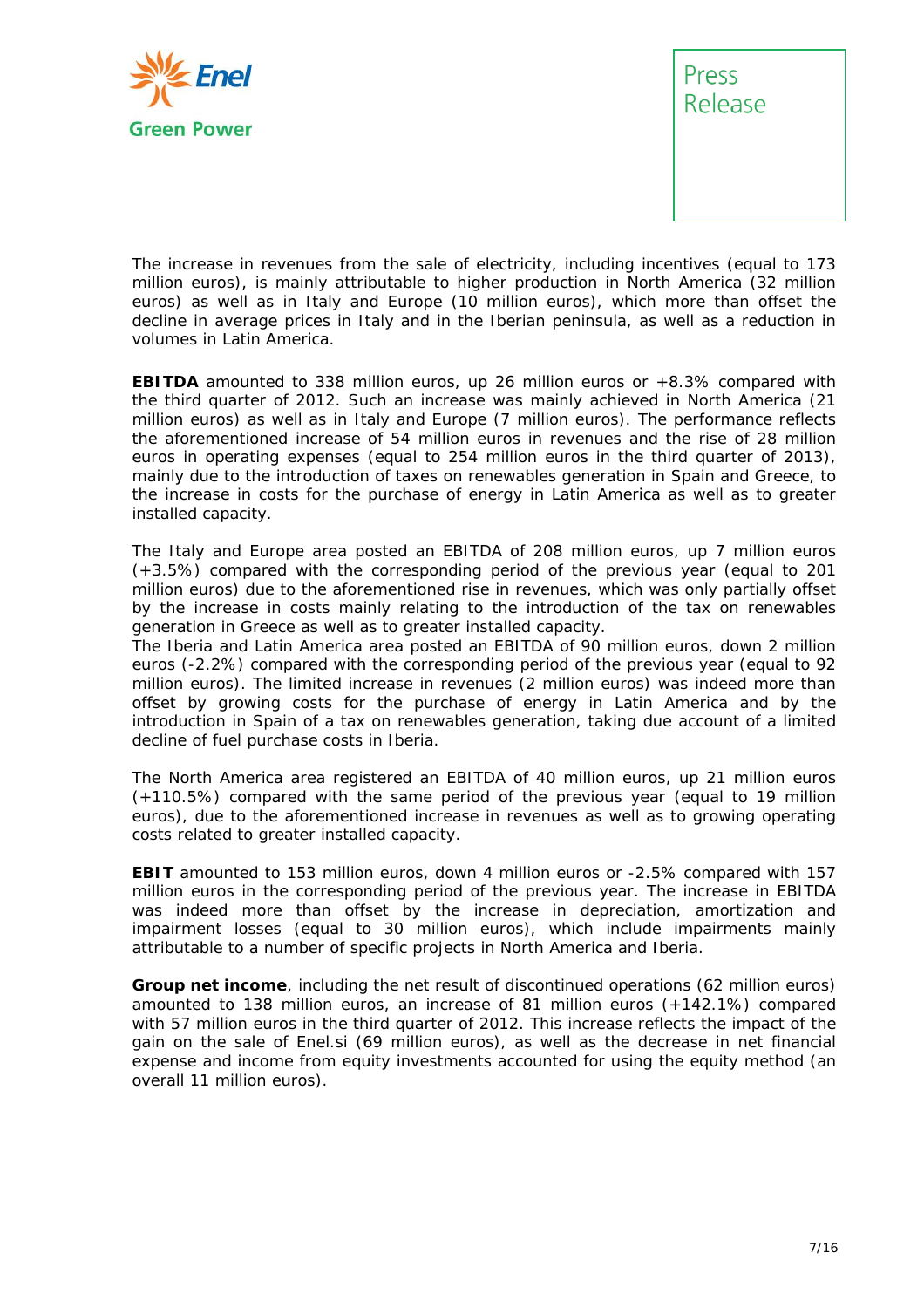



#### **RECENT KEY EVENTS**

#### **Loan agreement in Chile**

On August 5th, 2013, Enel Green Power announced that, acting through its subsidiary Enel Latin America (Chile) Ltda, it finalized a loan agreement with Banco de Credito e Inversiones for 100 million US dollars that will cover a portion of the company's planned investments over the next few years in Chile.

The 5-year loan, partially disbursed in the third quarter of 2013, carries an interest rate in line with the market benchmark and will be backed by a parent company guarantee released by Enel Green Power.

#### **Partnership between Enel Green Power and COPROB for new biomass plant in Finale Emilia, Italy**

On August 9<sup>th</sup>, 2013, Enel Green Power announced the signing with COPROB (the leading sugar beet producer in Italy) of a partnership agreement for the construction at Finale Emilia (Modena) of a 12.5 MW power plant that will be fuelled by agricultural biomass. In signing the agreement, COPROB was assisted by the financial advisor Valore e Capitale Srl, an investment banking firm specialising in the renewable energy sector. The project will be implemented through Enel Green Power's acquisition of 70% of Domus Energia, a COPROB Group company, now called "Enel Green Power Finale Emilia". In compliance with the authorisations obtained by the COPROB Group, the Finale Emilia plant will start operation by 2015.

#### **Work begins on Taltal wind farm in Chile**

On August  $14<sup>th</sup>$ , 2013, Enel Green Power announced the start of construction works at Taltal, its largest wind farm in Chile. The plant is located in the district bearing the same name, in the region of Antofagasta, 1,550 km north of Santiago. The plant will comprise 33 wind turbines of 3 MW each, for a total installed capacity of 99 MW. The total investment to construct the new wind farm amounts to approximately 190 million US dollars. Once operational, the Taltal plant will generate up to over 300 GWh of power a year.

The project is supported by a 20-year power purchase agreement (PPA). The energy generated by the new wind farm will be delivered to the Chilean central region transmission grid (SIC) through the Paposo substation, some 50 km away from the plant.

#### **Enel Green Power awarded 88 MW in Brazil wind auction**

On August 29<sup>th</sup>, 2013, Enel Green Power announced that it was awarded the right to enter into three 20-year electricity supply contracts with the Brazilian Chamber of Commercialization of Electric Energy (CCEE, Camara de Comercializaçao da Energia Eletrica) to deliver power produced by three wind farms with a total capacity of 88 MW.

The plants are located in the state of Bahia, in north-eastern Brazil, where Enel Green Power already has more than 146 MW of capacity under construction. These new contracts represent an extension of the projects the Company was already awarded with in 2010 and 2012 public auctions in the same region.

Once operational, the three new wind projects, requiring a total investment of approximately 163 million US dollars, will be able to generate more than 400 GWh per year, therefore helping meet the growing Brazilian energy demand.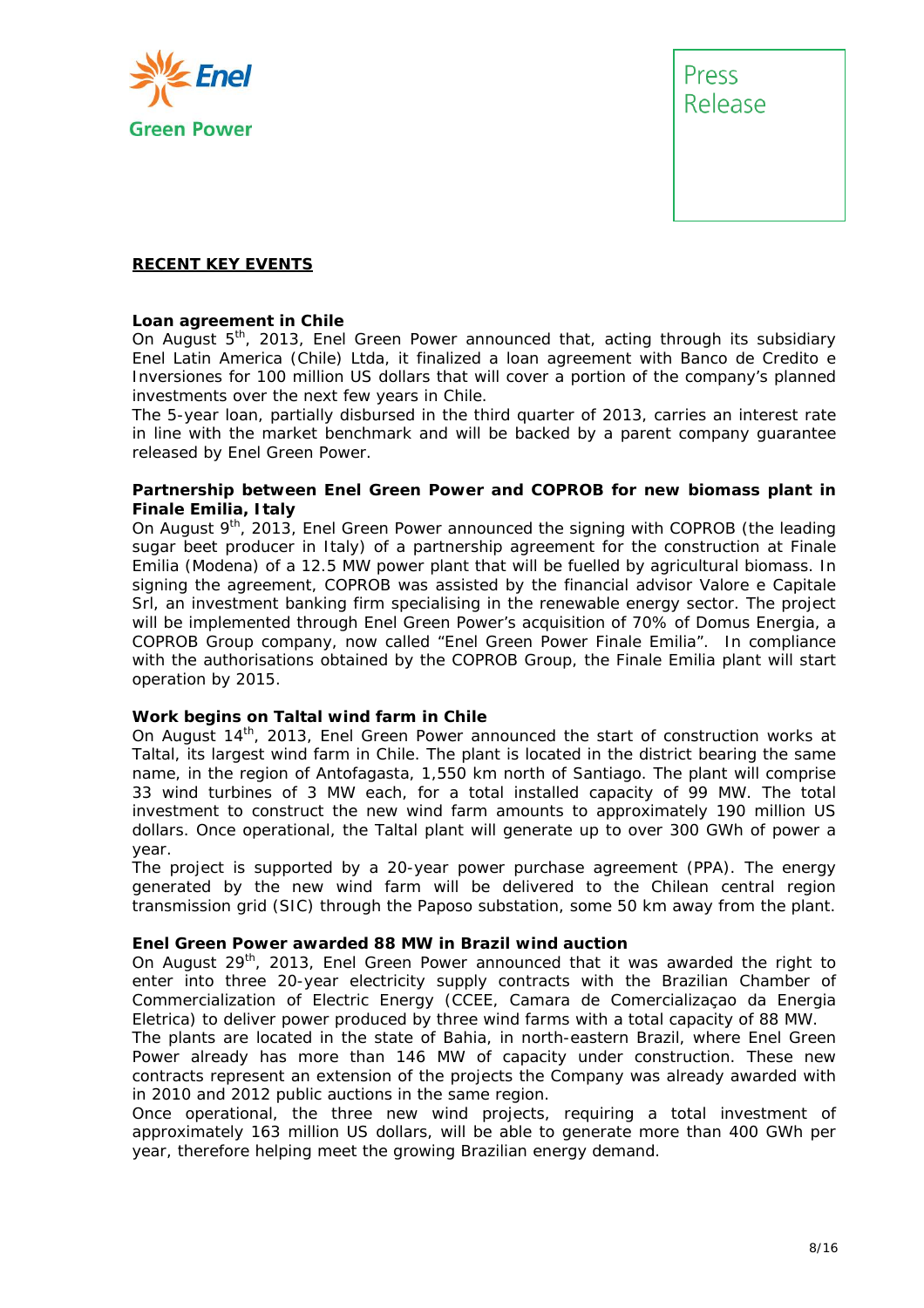



#### **Enel Green Power awarded 102 MW of hydro capacity in Brazil**

On September  $4<sup>th</sup>$ , 2013, Enel Green Power announced that it was awarded energy supply contracts with three hydro projects with a total capacity of 102 MW in Brazil's first "New Energy Auction" in 2013. The auction was denominated "A-5". The completion of the three projects, which are all neighbouring and located in Midwest Brazil, Mato Grosso State, will require a total investment of approximately 248 million US dollars. The above plants, once operational, will be able to generate up to around 490 GWh of sustainable energy per year, therefore helping meet the high electricity demand in Brazil. Such demand is expected to grow by an annual average of 4% through 2020.

Enel Green Power has been awarded 30-year energy supply contracts providing for the sale of a specified amount of power generated by the three hydro plants to a pool of distribution companies operating in the Brazilian regulated market.

The 102 MW from hydro add up to the 401 MW of wind that Enel Green Power obtained in the 2010, 2011, 2012 and 2013 Brazilian public auctions – 283 MW of which are already under construction – and to the 93 MW of hydro capacity the Company already operates in Brazil, of which 38 MW belong to nine plants located in the Mato Grosso State.

#### **Enel Green Power awarded 513 MW from photovoltaic and wind in South African public auction**

On October 31st, 2013, Enel Green Power announced that it was awarded with the right to sign energy supply contracts with the South Africa utility Eskom for 314 MWp of solar PV projects and 199 MW of wind projects (for a total of 513 MW) in the third round of the REIPPPP (Renewable Energy Independent Power Producer Procurement Programme) renewable energy tender sponsored by the South African government. Out of the amount awarded in the third round as of today, these projects represent more than 65% and 25% for solar PV and wind respectively.

In line with the rules of the REIPPPP, Enel Green Power has participated in the tender retaining a controlling 60% stake in the bidding vehicles in partnership with relevant local players.

The four solar PV projects (Aurora, Tom Burke, Paleisheweul and Pulida) will be located in the Northern Cape, Western Cape, Free State and Limpopo regions, in areas boasting the highest concentration of solar radiation in the country. The two wind projects (Gibson Bay and Cookhouse) will be built in the Eastern Cape region in areas with an extremely high wind resource.

Once completed, these six new projects, requiring a total investment of approximately 630 million euros, will be able to generate more than 1.300 GWh per year, a sustainable contribution to the rising energy demand of the country in a clean and environmental friendly way.

The projects will be completed and enter operation in 2016. This result meets the Enel Green Power strategic growth guidelines in new and emerging markets as set in the business plan 2013-2017.

The solar PV projects have been engineered with the thin film module produced by the joint venture 3Sun, equally owned by Enel Green Power, STMicroelectronics and Sharp.

These new projects are added to the one a subsidiary of ESSE, the equally-owned joint venture of Enel Green Power and Sharp currently has under construction in the country at Upington.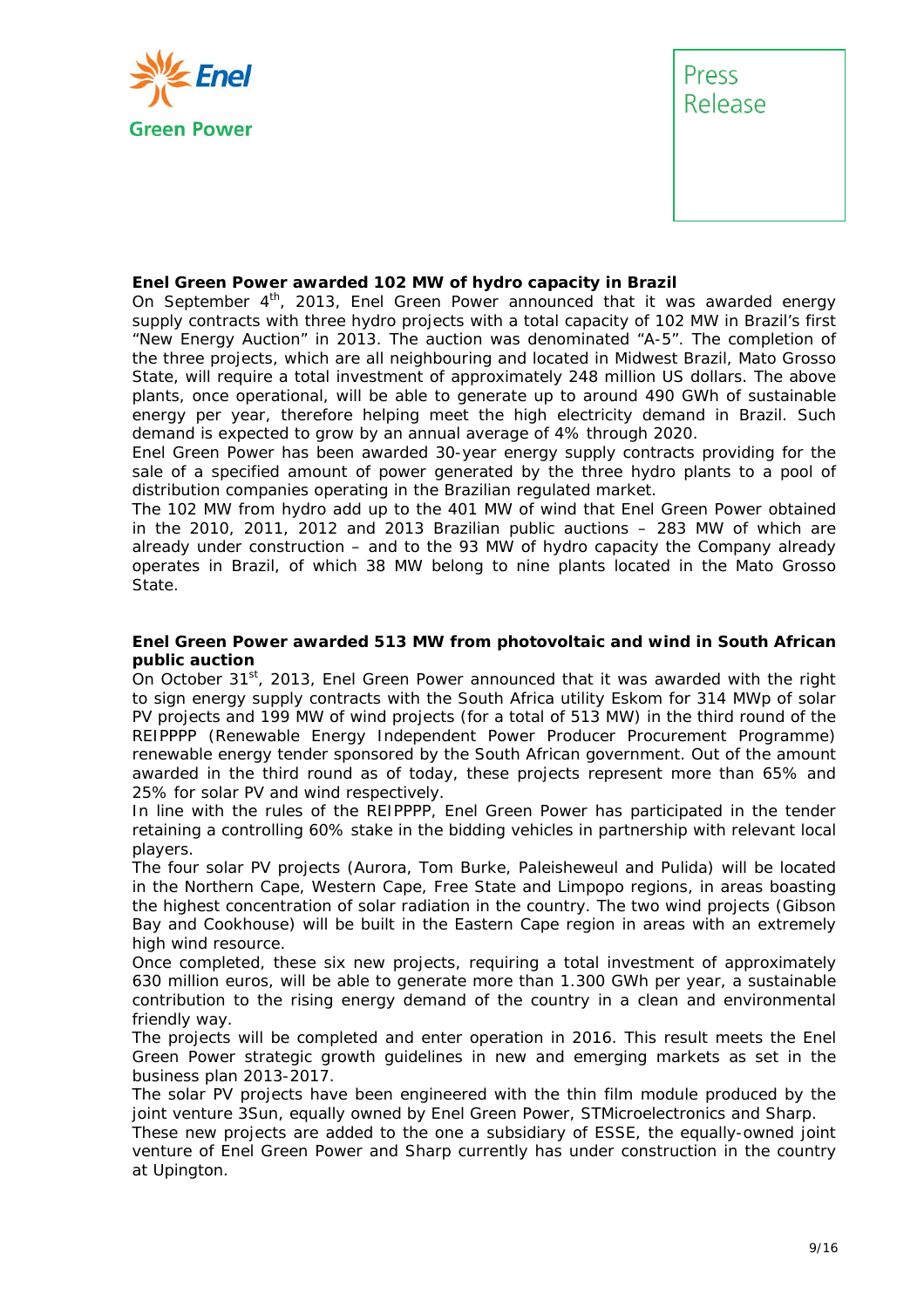



\*\*\*

#### **OUTLOOK**

The year 2012 was a key period in confirming Enel Green Power's leadership in the renewable energy sector and the achievement of the strategic goals announced to the financial market.

In 2013, the Group will continue to implement its Strategic Plan, confirming the growth of installed capacity through balanced growth in all main technologies. In addition to pursuing the objective of expanding capacity, Enel Green Power will also continue to optimise operating expenses as well as technical availability of its plants by managing such facilities more directly. Enel Green Power will also continue to seek out economies of scale, mainly in the purchase of goods and services at global level.

Enel Green Power will continue to pay attention to markets with abundant renewable resources, stable regulatory frameworks and strong economic growth. In 2013, EGP will continue to seek new growth opportunities in countries with considerable potential for development in order to increase geographical diversification even further as well as projecting globally its know-how from domestic markets.

The Group will also continue to work on research and development of innovative technologies, devoting full attention to environmental and safety issues.

\*\*\*

At 5:30 p.m. CET today, November 6<sup>th</sup>, 2013, a conference call will be held to present the *results for the first nine months of 2013 to financial analysts and institutional investors. Journalists are also invited to listen in on the call.* 

*Documentation relating to the conference call will be available on Enel Green Power's website (www.enelgreenpower.com ) in the Media & Investor section from the beginning of the call, at the following address:* http://www.enelgreenpower.com/en-GB/media\_investor/annual\_presentations/results/*.* 

Tables presenting the results of the individual business areas (which do not take account of *intersegment eliminations) are attached below, as are the condensed income statement, the statement of comprehensive income, the condensed balance sheet and the condensed cash flow statement for the Enel Green Power Group. A descriptive summary of the alternative performance indicators is also attached.* 

*The officer responsible for the preparation of the corporate financial reports, Giulio Antonio Carone, certifies, pursuant to Article 154-bis, paragraph 2, of the Consolidated Law on Financial Intermediation, that the accounting information contained in this press release corresponds with that contained in the accounting documentation, books and records.*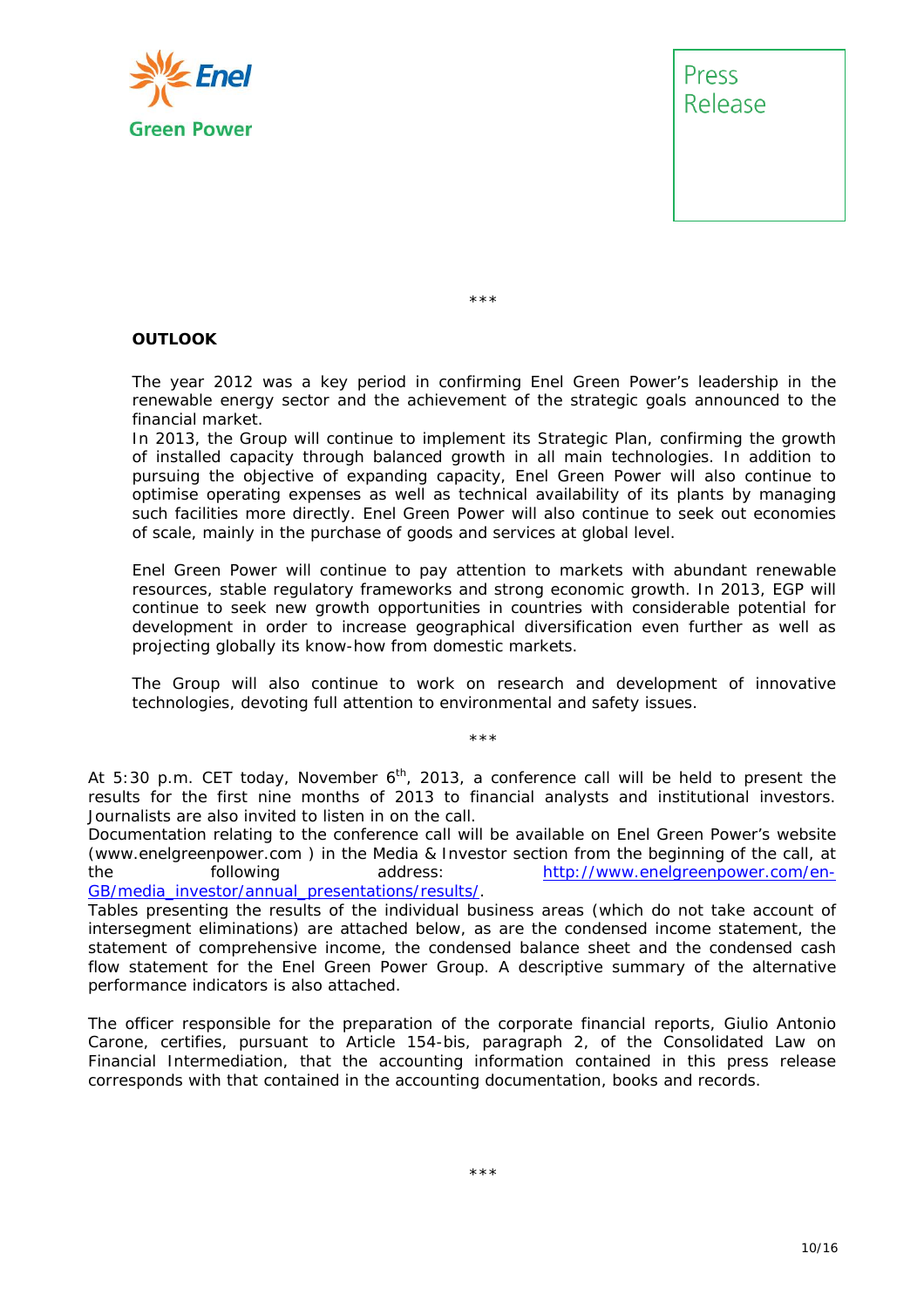



#### **Results by business area**

The representation of performance and financial position by business area presented here is based on the approach used by management in assessing Group performance for the two periods under review.

#### **Italy and Europe**

| <b>Results</b> (millions of euros): | <b>First nine months</b> |                | <b>Third quarter</b> |      |      |         |
|-------------------------------------|--------------------------|----------------|----------------------|------|------|---------|
|                                     | 2013                     | 2012<br>Change |                      | 2013 | 2012 | Change  |
| <b>Total revenues</b>               | 1,176                    | 1,007          | $+16.8%$             | 344  | 315  | $+9.2%$ |
| <b>EBITDA</b>                       | 765                      | 669            | $+14.3%$             | 208  | 201  | $+3.5%$ |
| <b>EBIT</b>                         | 476                      | 405            | $+17.5%$             | 118  | 111  | $+6.3%$ |
| Capex                               | 309                      | 447            | $-30.9%$             |      |      |         |

#### **Iberia and Latin America**

| <b>Results</b> (millions of euros): | <b>First nine months</b> |      |           | Third quarter |      |          |
|-------------------------------------|--------------------------|------|-----------|---------------|------|----------|
|                                     | 2013                     | 2012 | Change    | 2013          | 2012 | Change   |
| <b>Total revenues</b>               | 647                      | 578  | $+11.9%$  | 180           | 177  | $+1.7%$  |
| <b>EBITDA</b>                       | 361                      | 356  | $+1.4%$   | 90            | 92   | $-2.2%$  |
| <b>EBIT</b>                         | 189                      | 207  | $-8.7\%$  | 33            | 41   | $-19.5%$ |
| Capex                               | 407                      | 128  | $+218.0%$ |               |      |          |

#### **North America**

| <b>Results</b> (millions of euros): | <b>First nine months</b> |                |            | <b>Third quarter</b> |    |           |
|-------------------------------------|--------------------------|----------------|------------|----------------------|----|-----------|
|                                     | 2013                     | 2012<br>Change |            | 2013<br>2012         |    | Change    |
| Total revenues                      | 274                      | 164            | $+67.1%$   | 79                   | 46 | $+71.7%$  |
| <b>EBITDA</b>                       | 184                      | 90             | $+104.4\%$ | 40                   | 19 | $+110.5%$ |
| <b>EBIT</b>                         | 105                      | 47             | $+123.4%$  |                      |    | $-60.0\%$ |
| Capex                               | 115                      | 139            | $-17.3%$   |                      |    |           |

#### **ALTERNATIVE PERFORMANCE INDICATORS**

The following section describes a number of alternative performance indicators, not envisaged under the IFRS-EU accounting standards, which are used in this press release in order to facilitate the assessment of the Group's performance and financial position.

**Total revenues:** calculated as the sum of "Revenues" and "Net income/(charges) from commodity risk management".

**EBITDA**: an indicator of Enel Green Power's operating performance, calculated as "Operating income" plus "Depreciation, amortization and impairment losses", net of the capitalised portion;

**Net financial debt:** an indicator of Enel Green Power's financial structure, determined by "Long-term loans", "Short-term loans and current portion of long-term loans", less "Cash and cash equivalents" and "Current financial assets" and "Non-current financial assets" (such as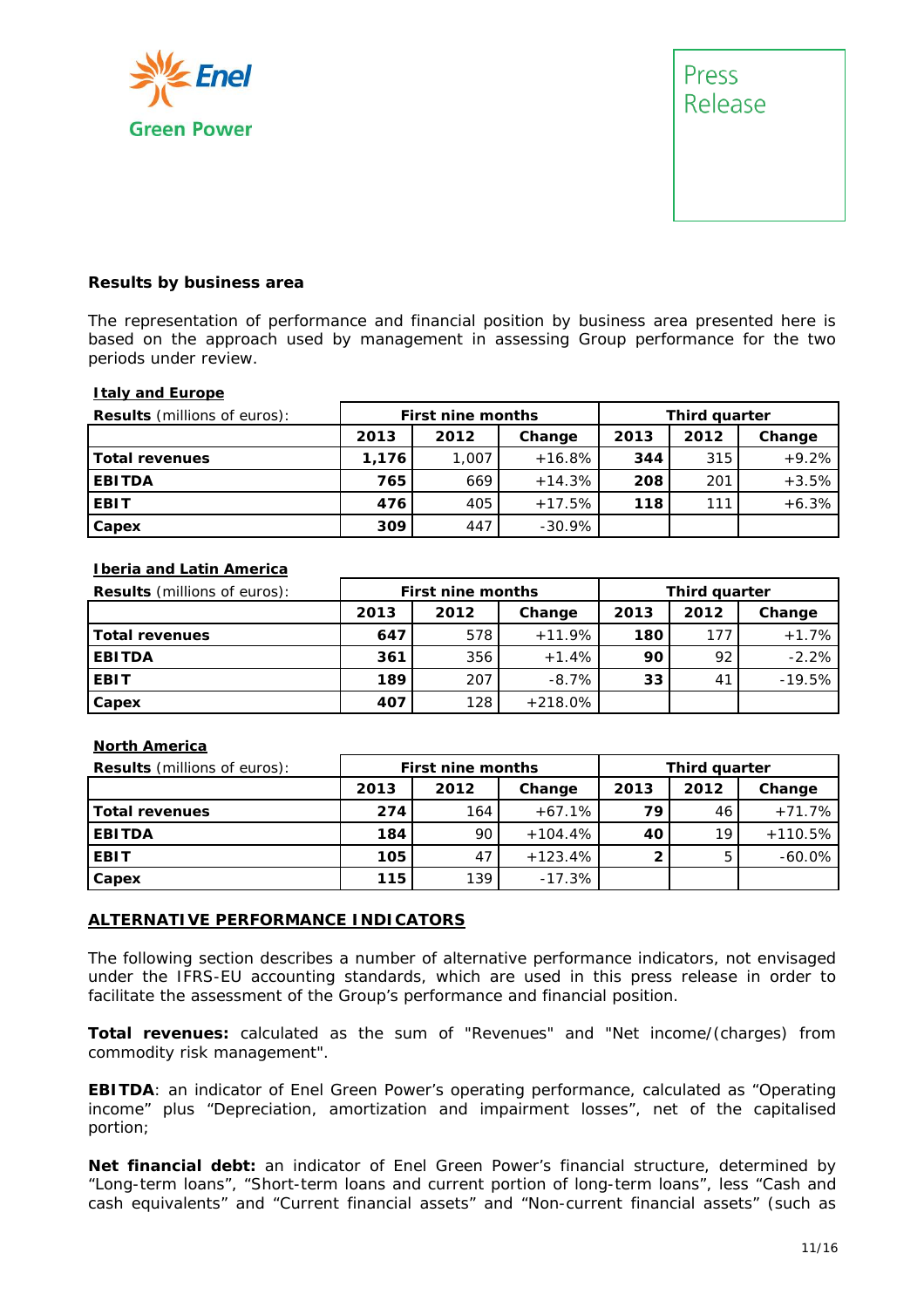



financial receivables and securities other than equity investments) reported under "Other current assets" and "Other non-current assets".

**Net capital employed:** calculated as the sum of "Current assets", "Non-current assets" and "Net assets held for sale", less "Current liabilities", and "Non-current liabilities", excluding items previously considered in the definition of net financial debt.

**Net assets held for sale**: calculated as the algebraic sum of "Assets held for sale" and "Liabilities held for sale".

All Enel Green Power press releases are also available in smartphone and tablet versions. You can download the Enel Mobile app from: Apple Store, Google Play and BlackBerry App World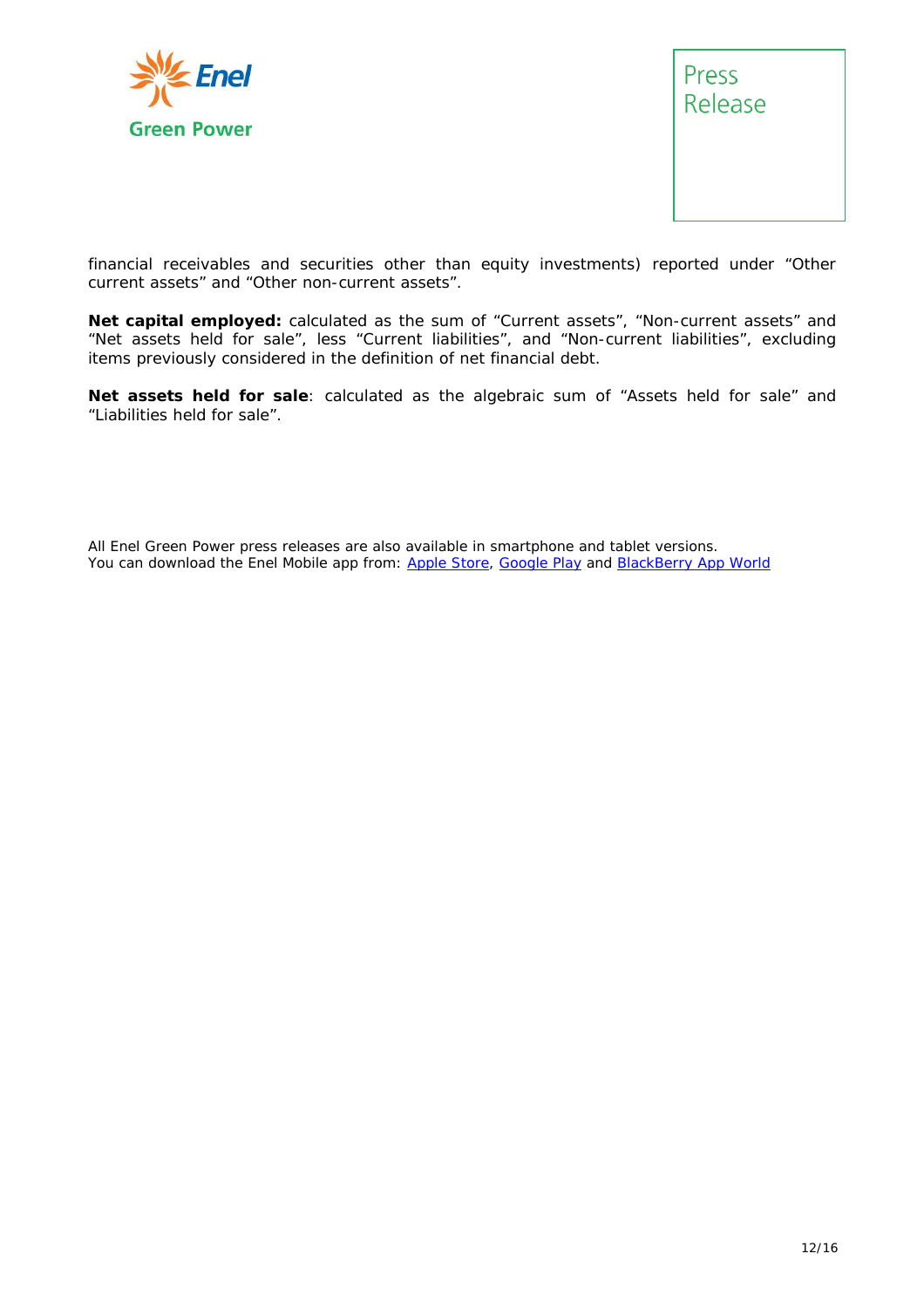



## **Condensed Consolidated Income Statement**

|      | 3rd quarter           |      |            | Millions of euro                                                                       |       | first nine months     |      |        |
|------|-----------------------|------|------------|----------------------------------------------------------------------------------------|-------|-----------------------|------|--------|
|      | 2012                  |      |            |                                                                                        |       | 2012                  |      |        |
| 2013 | restated <sup>®</sup> |      | Change     |                                                                                        | 2013  | restated <sup>®</sup> |      | Change |
| 592  | 538                   | 54   | 10.0%      | Total revenues including commodity risk<br>management                                  | 2,053 | 1,733                 | 320  | 18.5%  |
| 254  | 226                   | 28   | 12.4%      | Total costs                                                                            | 743   | 618                   | 125  | 20.2%  |
| 338  | 312                   | 26   | 8.3%       | <b>GROSS OPERATING MARGIN</b>                                                          | 1,310 | 1,115                 | 195  | 17.5%  |
| 185  | 155                   | 30   | 19.4%      | Depreciation, amortization and impairment losses                                       | 540   | 456                   | 84   | 18.4%  |
| 153  | 157                   | (4)  | (2.5%)     | NET FINANCIAL INCOME/(EXPENSE)                                                         | 770   | 659                   | 111  | 16.8%  |
| (51) | (73)                  | 22   | $(30.1\%)$ | Total net financial income / (expense)                                                 | (190) | (167)                 | (23) | 13.8%  |
| 5    | 16                    | (11) | (68.8%)    | Share of income/(expense) from equity investments<br>accounted for using equity method | 50    | 28                    | 22   | 78.6%  |
| 107  | 100                   | 7    | 7.0%       | <b>INCOME BEFORE TAXES</b>                                                             | 630   | 520                   | 110  | 21.2%  |
| 35   | 39                    | (4)  | (10.3%)    | Income taxes                                                                           | 233   | 186                   | 47   | 25.3%  |
| 72   | 61                    | 11   | 18.0%      | Income from continuing operations                                                      | 397   | 334                   | 63   | 18.9%  |
| 69   | 0                     | 69   |            | Income from <i>discontinued operations</i> <sup>(1)</sup>                              | 62    | (1)                   | 63   |        |
| 141  | 61                    | 80   | 131.1%     | Net income for the period                                                              | 459   | 333                   | 126  | 37.8%  |
| 138  | 57                    | 81   | 142.1%     | -Attributable to shareholders of the Parent Company                                    | 407   | 278                   | 129  | 46.4%  |
| 3    | 4                     | (1)  | $(25.0\%)$ | -Attributable to non-controlling interests                                             | 52    | 55                    | (3)  | (5.5%) |
|      |                       |      |            | Earnings per share: basic and diluted (in euros)                                       | 0.08  | 0.06                  | 0.02 | 33.3%  |
|      |                       |      |            | Earnings per share from continuing operations (in<br>euros)                            | 0.07  | 0.06                  | 0.01 | 16.7%  |
|      |                       |      |            | Earnings per share from discontinued operations (in<br>euros)                          | 0.01  | 0.00                  | 0.01 |        |

(\*)For more information, please see the note on page 2 of this press release.

(1) The result from discontinued operations is entirely attributable to shareholders of the Parent Company.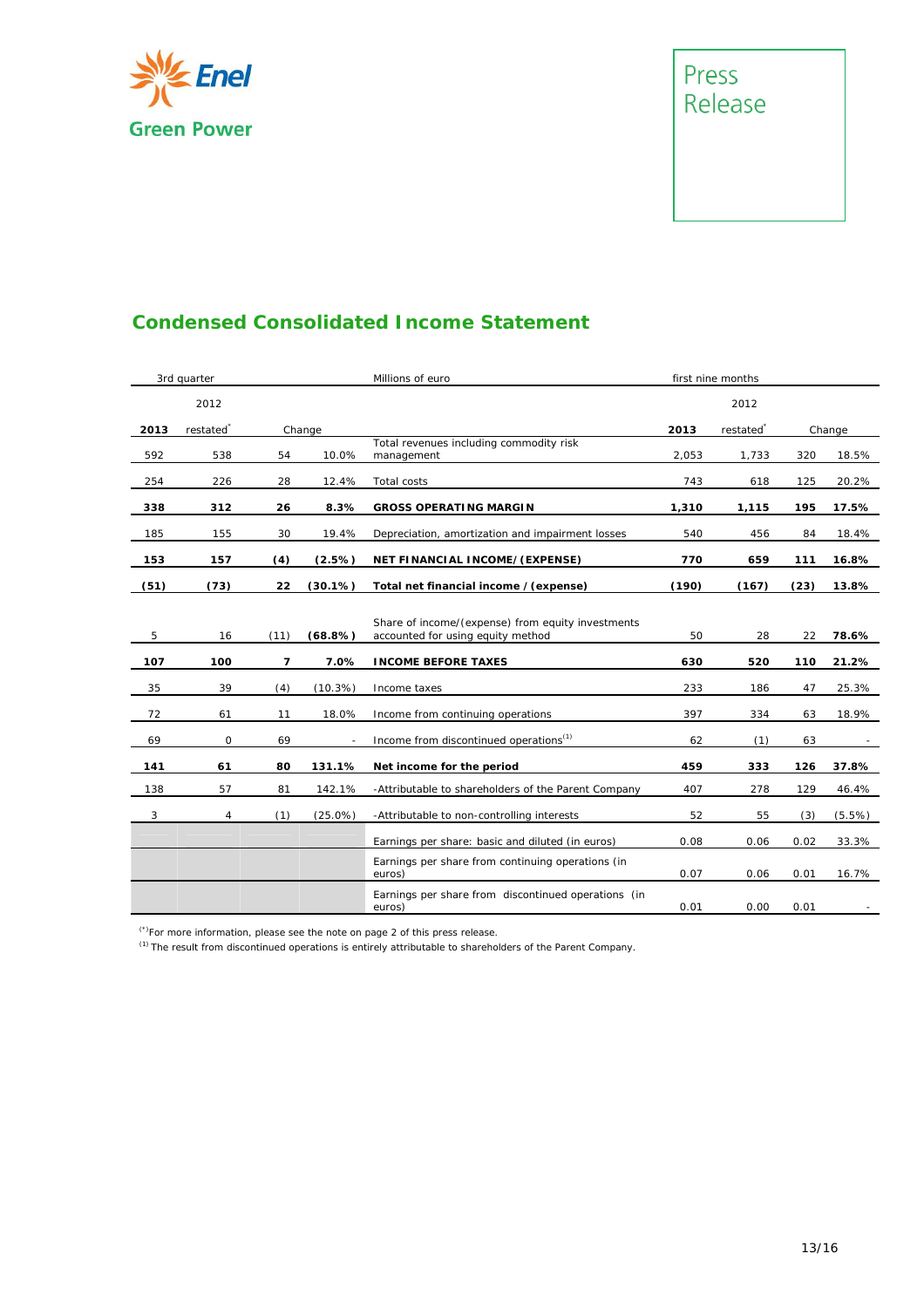

## Press Release

## **Statement of Consolidated Comprehensive Income**

| Millions of euro                                                                                     |       |      |  |
|------------------------------------------------------------------------------------------------------|-------|------|--|
|                                                                                                      | 2013  | 2012 |  |
| Net income for the period                                                                            | 459   | 333  |  |
| Other comprehensive income:                                                                          |       |      |  |
| I tems that will not be recycled to profit or loss (a)                                               | O     | 0    |  |
| Gain/(loss) on cash flow hedge derivatives                                                           | 30    | (10) |  |
| Share of Income/(expense) recognized in equity by companies<br>accounted for using the equity method | 2     | 0    |  |
| Gain/(loss) on translation differences                                                               | (113) | (37) |  |
| I tems that will be recycled to profit or loss(b)                                                    | (81)  | (47) |  |
|                                                                                                      |       |      |  |
| Income/(Loss) recognized directly in equity (net of taxes)                                           | (81)  | (47) |  |
| Comprehensive income for the period                                                                  | 378   | 286  |  |
| Attributable to:                                                                                     |       |      |  |
| - shareholders of the Parent Company                                                                 | 325   | 238  |  |
| - non-controlling interests                                                                          | 53    | 48   |  |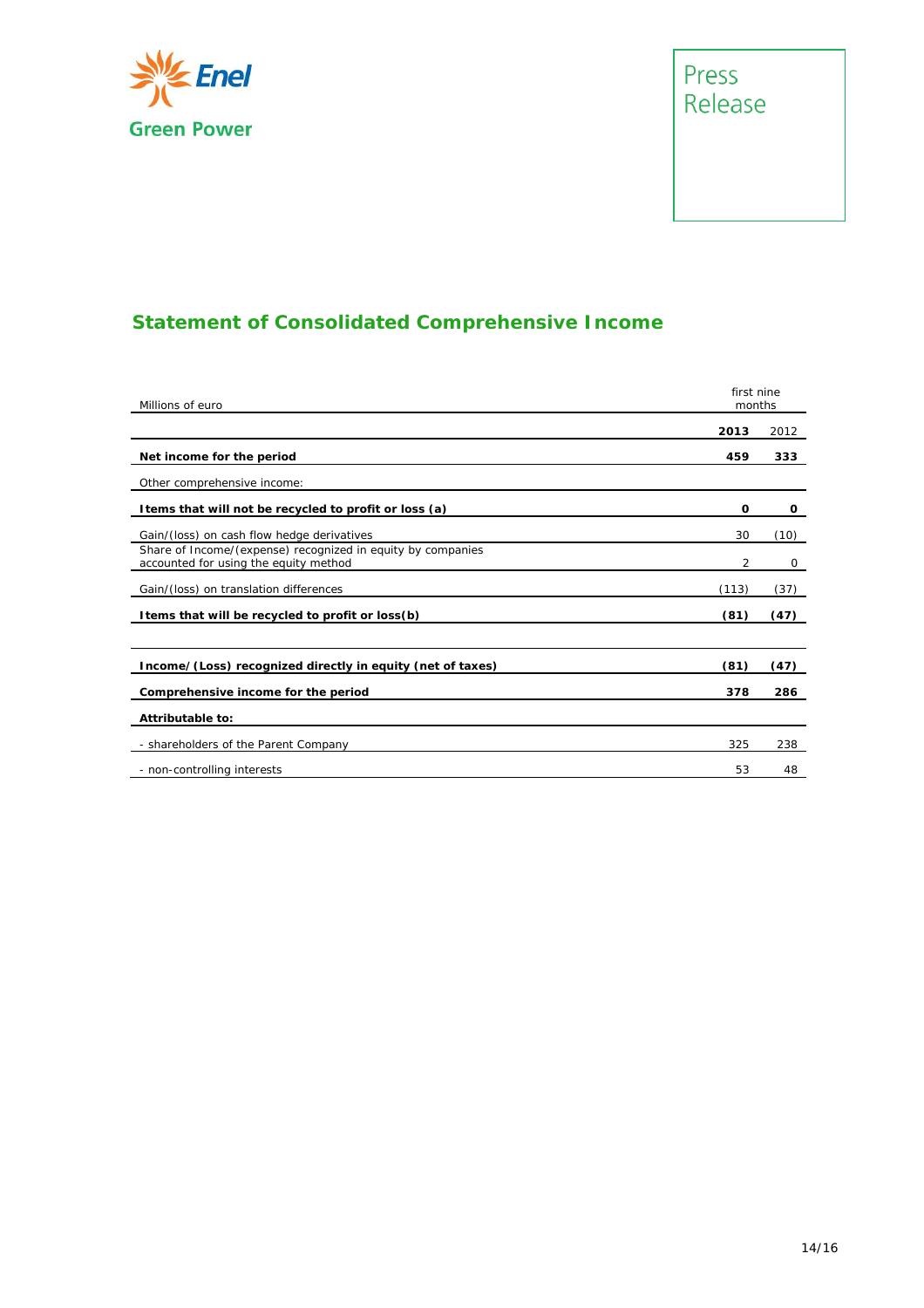



### **Condensed Consolidated Balance Sheet**

Millions of euro

|                                                               |                   | Dec. 31, 2012 |        |
|---------------------------------------------------------------|-------------------|---------------|--------|
| <b>ASSETS</b>                                                 | Sept. 30,<br>2013 | Restated      | Change |
| <b>Non-current assets</b>                                     |                   |               |        |
| Property, plant and equipment and intangible assets           | 12,951            | 12,207        | 744    |
| Goodwill                                                      | 894               | 897           | (3)    |
| Equity investments accounted for using the equity method      | 585               | 533           | 52     |
| Other non-current assets (1)                                  | 771               | 723           | 48     |
|                                                               | 15,201            | 14,360        | 841    |
| <b>Current assets</b>                                         |                   |               |        |
| Inventories                                                   | 58                | 64            | (6)    |
| Trade receivables                                             | 656               | 571           | 85     |
| Cash and cash equivalents                                     | 358               | 333           | 25     |
| Other current assets <sup>(2)</sup>                           | 578               | 835           | (257)  |
|                                                               | 1,650             | 1,803         | (153)  |
| Assets held for sale                                          | 33                | 0             | 33     |
| <b>TOTAL ASSETS</b>                                           | 16,884            | 16,163        | 721    |
| LIABILITIES AND SHAREHOLDERS' EQUITY                          |                   |               |        |
| Equity attributable to the shareholders of the Parent Company | 7,265             | 7,070         | 195    |
| Equity attributable to non-controlling interests              | 969               | 883           | 86     |
| TOTAL SHAREHOLDERS' EQUITY                                    | 8,234             | 7,953         | 281    |
| Non-current liabilities                                       |                   |               |        |
| Long-term loans                                               | 4,992             | 4,617         | 375    |
| Provisions and deferred tax liabilities                       | 833               | 789           | 44     |
| Other non-current liabilities                                 | 173               | 204           | (31)   |
|                                                               | 5,998             | 5,610         | 388    |
| <b>Current liabilities</b>                                    |                   |               |        |
| Short-term loans and Current portion of long-term loans       | 1,423             | 1,020         | 403    |
| Trade payables                                                | 526               | 1,070         | (544)  |
| Other current liabilities                                     | 688               | 510           | 178    |
|                                                               | 2,637             | 2,600         | 37     |
| Liabilities held for sale                                     | 15                | 0             | 15     |
| <b>TOTAL LIABILITIES</b>                                      | 8,650             | 8,210         | 440    |
| TOTAL LIABILITIES AND SHAREHOLDERS' EQUITY                    | 16,884            | 16,163        | 721    |

(\*)For more information, please see the note on page 2 of this press release.<br>(1) Of which long term financial receivables and other securities at September 30, 2013 came to 292 million euros (269 million euros at December